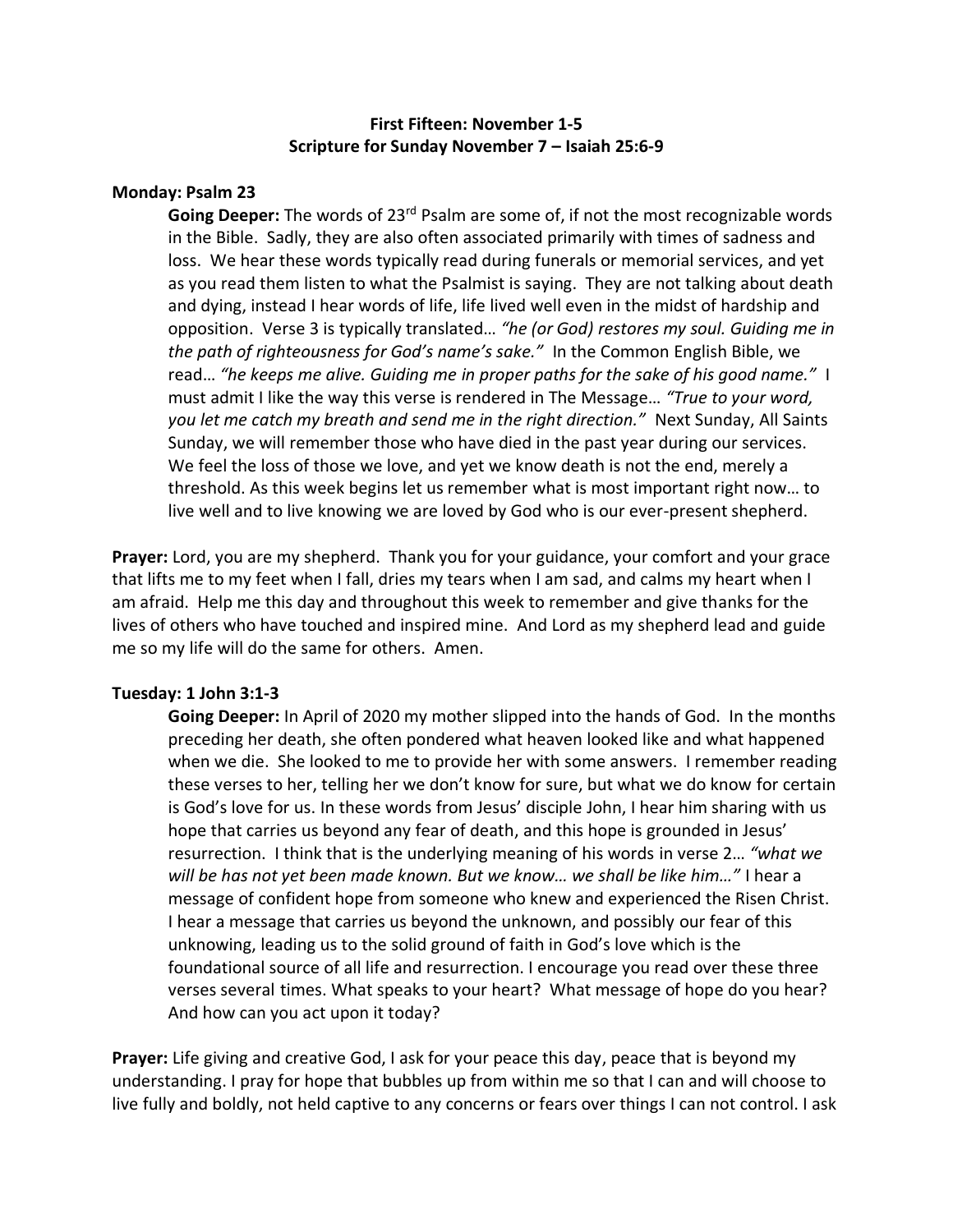for confidence, for myself, and also confident hope is your abiding love and presence with me. Knowing you are working within me even when I do not realize it and using me to help others in what I do and how I do it. Thank you, my Lord. Amen.

### **Wednesday: Philippians 2:1-11**

**Going Deeper:** These words recorded by Paul in his letter to the gathering of believers in Philippi are most likely one of the first creeds or hymns of the early church. They reveal to us one of the primary qualities of Jesus' character that we are called to emulate… humility. Humility is not a sign of weakness, or a lack of self-confidence. I believe humility flows from a deep understanding of who we are, and who we are not. Humility has more to do with strength and courage than fear. Humility invites us to live from an attitude of surrender, knowing we do not need attachments to things, or even other people, because we have found our true source of life and meaning. When we are able to accept humility's invitation, we are free to let go, in many respects our acceptance of this invitation is part of the rhythm of our faith… we live, we die, and we experience resurrection. I encourage you to read these verses several times throughout your day and linger with the words or phrases that catch your attention or pull at your heart. Stay with them and invite the Holy Spirit to help you uncover what it is about them you need to hear.

**Prayer:** Lord Jesus, come near to me and help me trust that you have given me the path to find all I need to live well and live fully. Although I know this rhythm of my faith, knowing it and actually embracing it are not always the same. Help me to see and embrace your flow of life, death, and resurrection in my life and in the events and people around me. I pray for your peace and guidance as I learn let go and listen for the invitation of humility today. Amen.

# **Thursday: John 11:20-26**

**Going Deeper:** Every time I read this story in Jesus' ministry, I find myself caught up in his words found in verse 25… *"I am the resurrection and the life. Those who believe in me will live, even though they die; and whoever lives and believes in me will never die."*  There is one word I hope you hear in this phrase… *"whoever lives and believes in me will never die."* More often than not I have heard the word believes and missed Jesus' complete teaching. Yes we are to believe, but our belief must also shape our living! This exchange between Martha and Jesus is part of the larger story of the raising of Lazarus, but Jesus' teaching here is critical to the whole point of what is about to happen. The resurrection of the dead is not an everyday reality, but the resurrection of our awareness that we are called to live from a faith grounded in resurrection hope is something we must embrace every day! Where do you need to embrace your belief in Jesus and his message of resurrection hope so that it is more active in shaping how you live? If you have a copy of The Message, I encourage you to look at these verses in that translation. I find them truly helpful.

**Prayer:** Lord Jesus, I believe, and yet I ask for your grace to help me in the places where I need greater faith. Help me connect what I believe about your love, your grace, and your